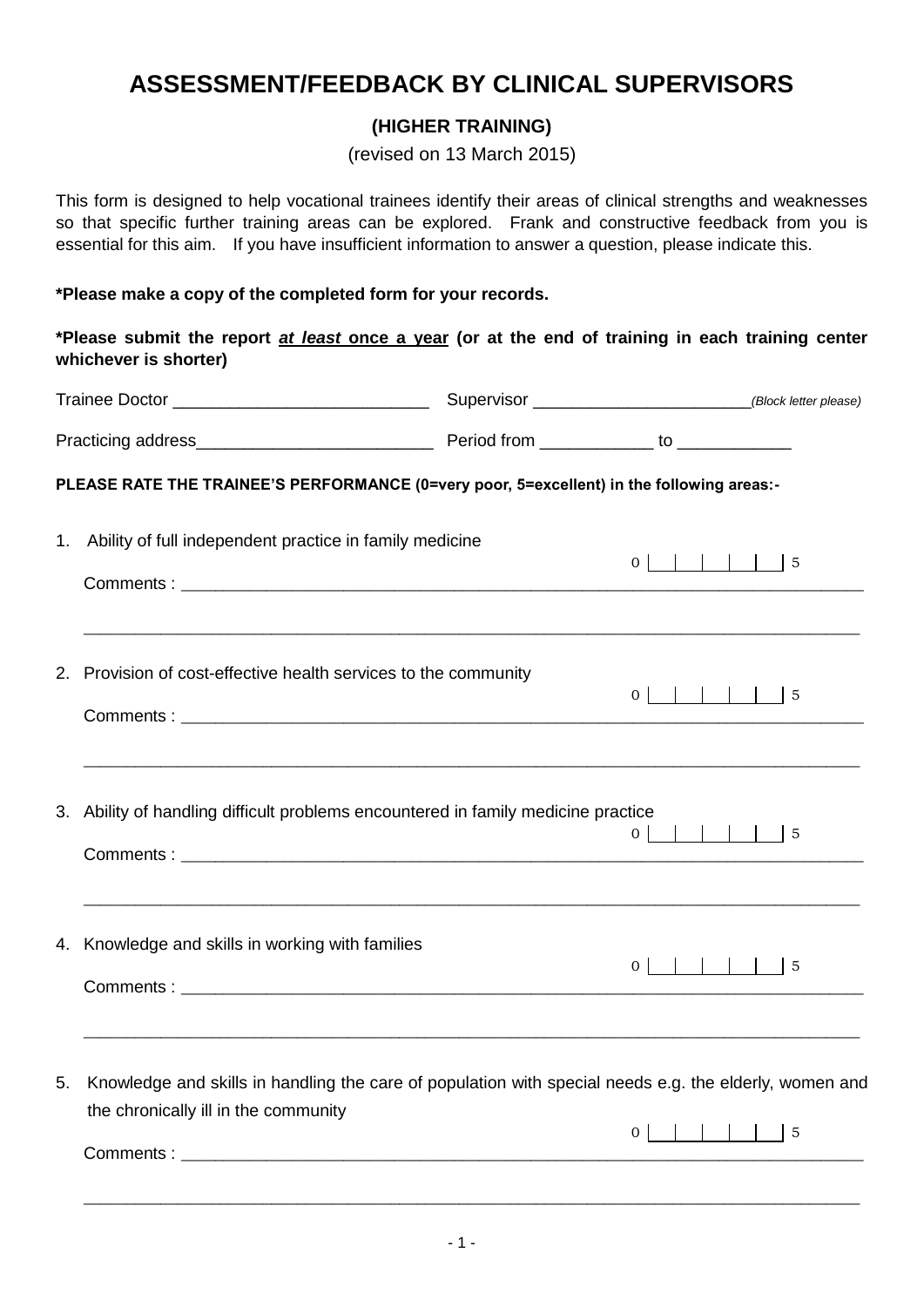|    | 6. Attitude of self-directed learning                                                                 | $         $ $    5$ |  |
|----|-------------------------------------------------------------------------------------------------------|---------------------|--|
|    |                                                                                                       | $\overline{0}$      |  |
| 7. | Knowledge and skills of critical appraisal of new information                                         | $0$           5     |  |
|    |                                                                                                       |                     |  |
| 8. | Knowledge, skills and interest in academic family medicine including education, training and research | $0$           5     |  |
|    | 9. Skills of conducting clinical audit / research                                                     | 5                   |  |
|    |                                                                                                       |                     |  |

## **GENERAL COMMENTS:**

Please comment on the doctor's progress during the term - the extent to which the doctor's training objectives have been fulfilled. Include any additional comments that might help this doctor become an independent family physician.